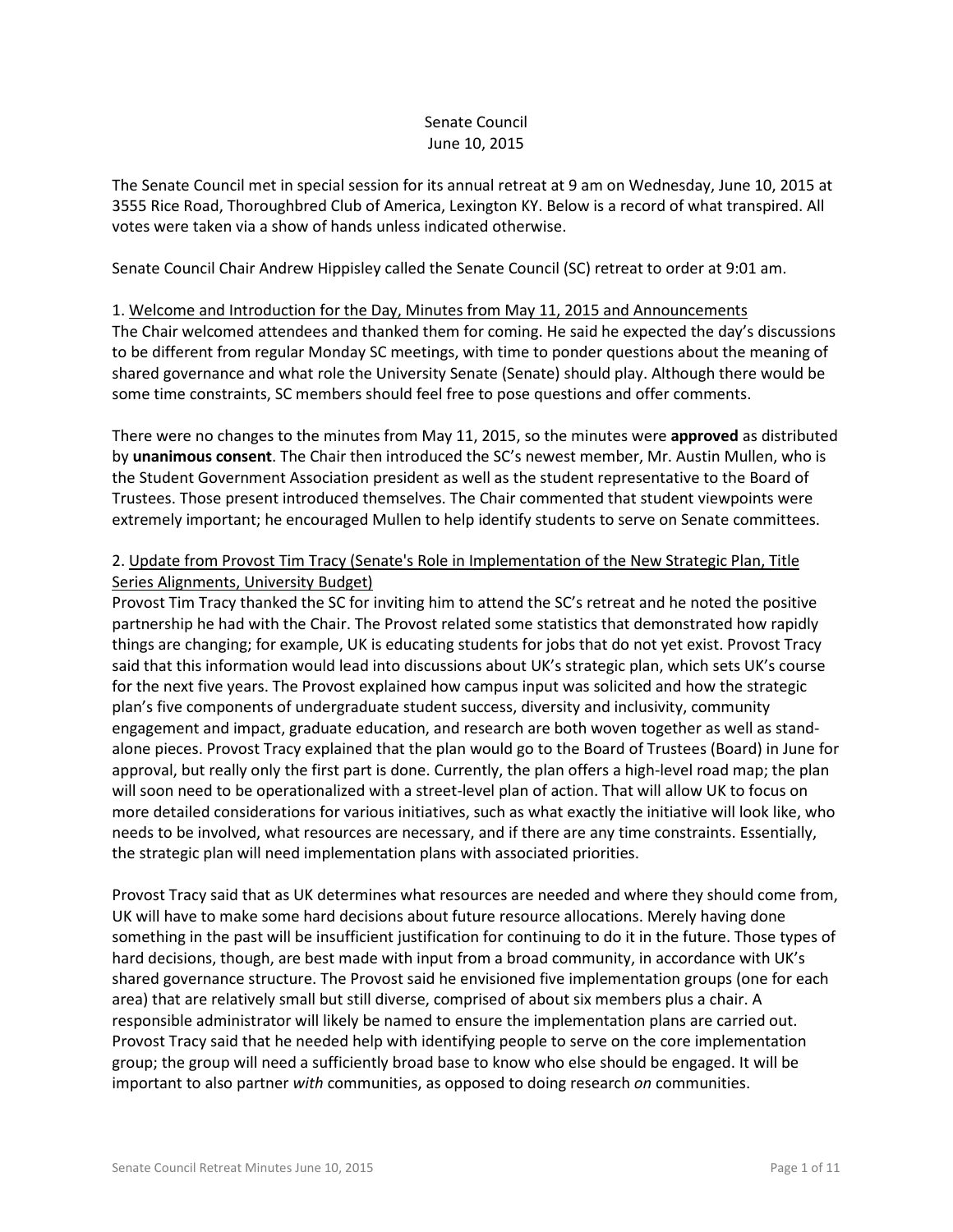The Provost explained that the Board wanted implementation plans to review at its October meeting, so there is a short time frame in which to prepare implementation plans. Tracy said that he believed it could be done, but if it relied on one person, it would fail; with the help of SC and the Senate, the right faculty can be matched up with the right core groups. The Provost said he wanted to hear comments from SC members, so the Chair opened the floor for discussion.

Christ suggested aligning implementation committees and Senate committees; she said in cases where there was a shared charge/issue between an implementation committee and a Senate committee, it would be logical to have a member of that Senate committee also serve on the implementation committee. Provost Tracy said he was open to that idea and said he would count on SC to let him know who should serve, and where. The Provost commented on the student success element: there is a significant opportunity to make a real impact on student success, particularly for those students in the middle of the academic performance spectrum. Provost Tracy said that he wanted people on campus to move away from thinking about, for example, whether we need another classroom for 200 students, to thinking about what UK should look like, what the value of a residential university should be, and what UK needs to do to ensure its viability into the future.

Kraemer brought up for discussion ways of determining where offerings should be housed: in colleges or in other areas, like centers. For example, while the "Honors Program" is campuswide and centralized, individual colleges also offer departmental and college honors and this makes it difficult for students to navigate the University landscape. The Provost said he had thought about that too, and while he did not have all the solutions, he resurrected the Provost's Council on Metrics to restart discussions on what types of metrics should be unique to certain areas (scholarship would be very different in Medicine versus in Fine Arts) and which metrics should be adopted campuswide (every area should have a focus on retention). The Provost said he believed that for the issue of retention, every college ought to be measured against both itself and against the entire University. The purpose of such comparisons is to start thinking about UK as a whole and judging individual areas based on their own progress, but also on the University's overall progress towards a goal.

McCormick asked if there would be opportunities to periodically review metrics from the strategic plan, perhaps in collaboration with appropriate Senate committees. Provost Tracy replied that he would be more than happy to review the scorecard with the Senate on an annual basis. McCormick said that one current problem was that such information was held and used only when a grant submission requested such information – she spoke in favor of reviewing the data on an ongoing basis.

The Chair asked about faculty who decline service-related appointments because of the lack of any reward associated with such service. He asked how the Provost intended to reward or value University service. The Provost said that there were direct and indirect ways of rewarding or valuing service. He said he makes sure to inform a dean when a faculty member does a great job on a committee and he mentions that person at every possible opportunity to tell others how great they were. He continued that depending on the person or the service, he will either go to that person's office to invite them to participate, but he sometimes invites them to his office to subtly underscore the value and level of importance he places on their service contribution; or if the service is time-consuming, he could buy-out a faculty member's time so all their time would be spent on a specific initiative.

Christ said she had colleagues who had served on a committee but felt they had made little or no impact and consequently turned down future requests for committee service. Christ asked if there was a way to remedy that problem. The Provost answered that while UK does not always hit homeruns, it is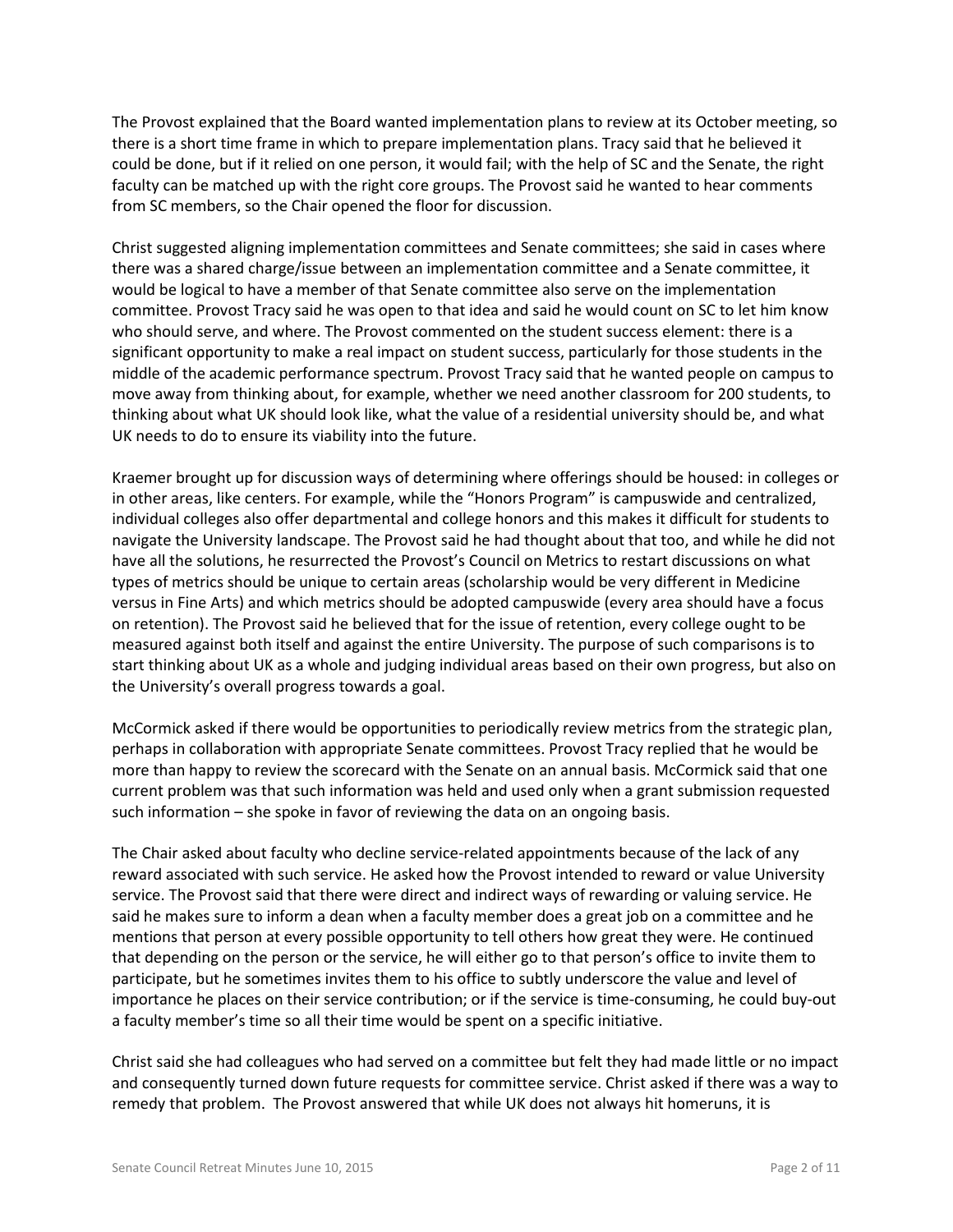important to hold committees accountable and ensure all voices are heard, even if a minority opinion does not make it into a final report; at the very least, those espousing the minority opinion must be respected and considered. Christ clarified that it was not a problem of discourtesy so much as it was a balance of true debate with a perceived preformulated outcome. Some faculty do not feel comfortable reopening certain issues. Provost Tracy said that an open and honest debate and discussion were critical and it will be his responsibility to determine if a committee chair is upholding that value. He did note that reopening foundational aspects of a large issue (such as the strategic plan) was not necessarily helpful, but all options would need to be discussed. Wilson commented that UK has a longstanding reputation for soliciting approval for something that was already decided, as opposed to truly seeking input. He said it was a built-up perception that would take time for culture change to percolate down from the top. Tracy said he was doing his best to at least hear all comments and suggestions; there have been a few adjustments to the strategic plan recently to accommodate suggestions.

Watt brought up one of his longstanding frustrations with UK's past strategic plans. Past leadership has often embraced both important and unimportant considerations in a strategic plan, but would pursue the relatively unimportant aspects with the same gusto as the important ones. Invariably, UK ends up making headway on the relatively unimportant aspects because the important ones are difficult and more challenging. Further, Watt suggested that the never-ending emphasis on metrics minutiae and the time spent by faculty recording this type of data is silly. Provost Tracy recognized this as the "peanut butter approach," where a little bit of attention is spread equally over everything. The Provost said that if the strategic plan should have no more than 20 metrics for the five areas. He noted that the plan is eight pages, including the introduction. He agreed with Watt's overall sentiment of investing in signature programs/areas and making hard decisions about where resources should be allocated.

McCormick commented that in her college (Education), the programs best aligned with Education's mission and priorities are selectively rewarded, which causes a lot of discussion. She noted that perhaps not all funded areas were equally foundational. Provost Tracy said that this area was one where SC and Senate could really play a role. Where to spend money is relatively easy to decide, but he said he was probably going to ask for help when making tough decisions through hearing the faculty perspective on pros and cons. Tracy said that he would take responsibility for the tough decisions, but he wanted the shared governance process to help him through solicited advice for thorny issues.

Kraemer encouraged Provost Tracy to think about what he has to begin with when implementation arrives, as even Google does not try to guess what will happen over the course of a year. The Provost said he would send to the Chair a link to an article about change and noted that the strategic plan would need to be a five-year plan that could be adjusted annually in response to changing times. Porter commented that scholarship does not seem to be something that UK cares about. Faculty are supposed to work with high school students and undergraduates but that effort is not part of a faculty member's evaluation. Porter said he would be interested to see how evaluation of scholarship is done after the new strategic plan is implemented. The Provost noted that impact is important but it can be challenging to measure it.

Wilson spoke in favor of creating a more nimble and innovative structure; UK must be able to respond quickly, not two years after a problem occurs. Wilson said that UK does not foster innovation; rather there are plenty of barriers to doing anything differently. He said he sees articles and notices about what wonderful, innovative things faculty do at their home institutions and it is unfortunate that nothing like that is feasible at UK. Wilson said many faculty no longer even try to innovate because they know the existing barriers. He offered an anecdotal example of an honors course instructor who wanted students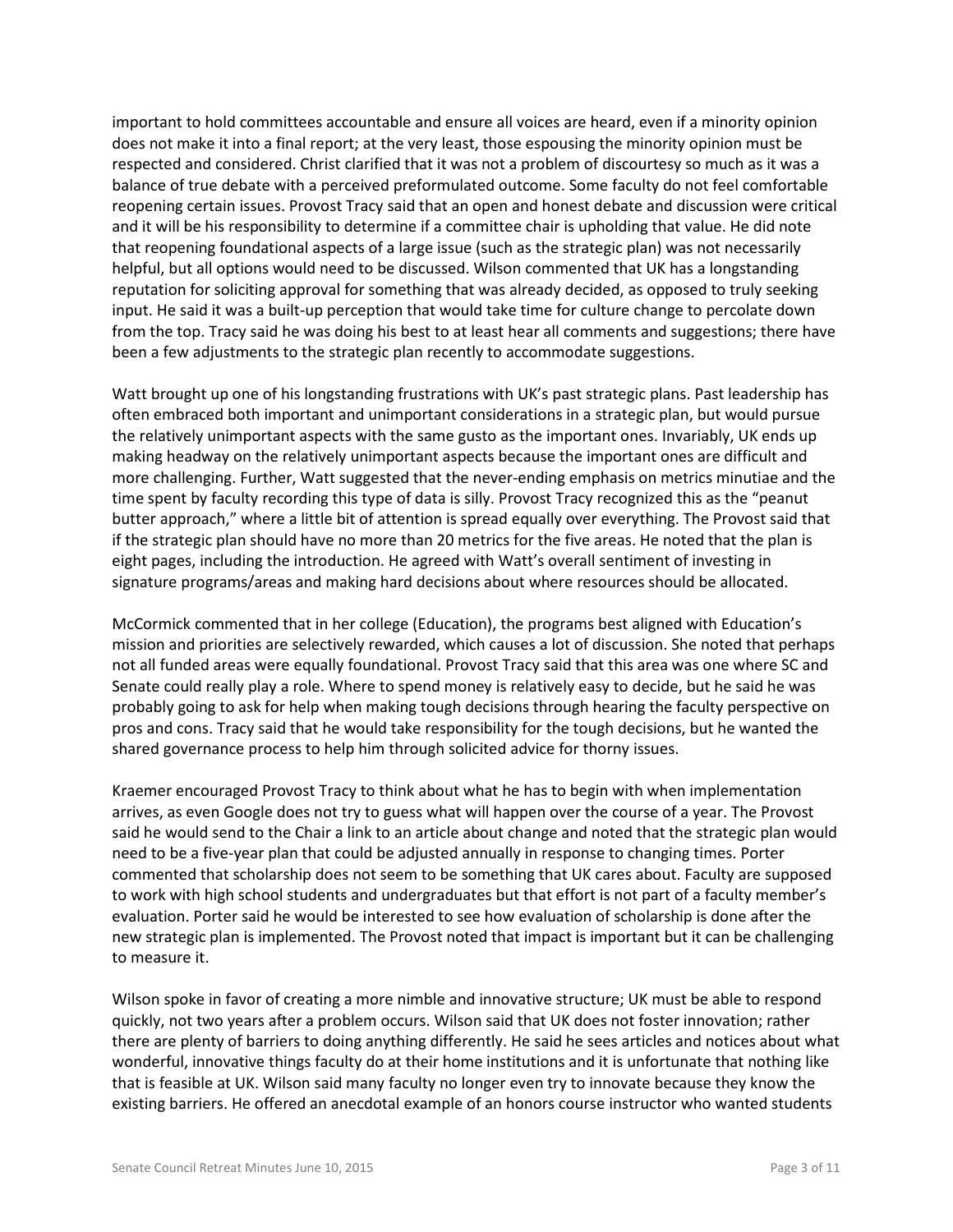to do video projects. UK's media center, however, required that all cameras be used in the media center space – they could not leave the building. Wilson said that what worked eventually was faculty cobbling together some cameras for students to borrow so they could create their projects. Other institutions have figured out how to be innovative but UK still lags behind.

Watt said that UK's ability to innovate would depend on a variety of factors. He thought the Senate would resist any change, as is its natural inclination. Watt said he would like to see the abolishment of all title series – he said the hours spent in Senate on title series discussions, as well as all the hours spent deciding if a faculty member should be promoted, were utterly ridiculous. Provost Tracy said that he, personally, was comfortable with change and was happy to partner with the Senate. Tracy offered a mantra for innovation: start small, fail fast, and scale quickly. He commented that failure is not failure, but rather a lesson learned and that is what UK is all about.

Christ noted that UK had some very good, basic programs (such as math and history) that have excellent track records. She wondered if UK's established research priorities were appropriate, or if additional ones in the humanities could be added, noting that many unrecognized programs were unglamorous but were the bread and butter of a solid humanities education. Provost Tracy commented that a bachelor's degree in liberal studies was likely to make its way through the Senate in fall 2015 and would be housed in the College of Arts and Sciences. Christ commented that humanities studies occur in more than just one college. She also noted that customized degrees take intense faculty effort to be successful.

Provost Tracy then turned to the matter of tenure and title series. UK currently has seven titles series and within each one there are between three and four levels of promotion; on top of that there are lecturer and instructor positions. In addition to these, there are faculty in voluntary and adjunct series and both of those assignments have multiple levels. The Provost said that the system was extremely difficult to understand. The Provost said that there were no plans to do anything at the moment, but welcomed a discussion with SC and Senate on changing this to just two categories of faculty – tenure eligible and non-tenure eligible. Both series could also have the assistant, associate, and full professor rankings that faculty are familiar with. The Provost referred to the 1990 report by Ernest Boyer, "Scholarship Reconsidered – Priorities of the Professoriate" and that document's discussion of different areas of scholarship.

The Provost commented that the title series appointments he sees are not standardized from one college to the next and he spoke in favor of a system that had career ladders for both tenure and nontenure eligible series. As non-tenure eligible faculty progressed through the system, they could be rewarded with progressively longer contracts (one-year, three-year, etc.). Watt said he was aware of a university that offers three-year contracts for assistant professors, six-year contracts for associate professors, and 12-year contracts for full professors. In this scenario, if a faculty member ceases contributing to academe, their contract might not be renewed, even if they were tenured. McCormick expressed doubt that the Senate would see any such change as positive. The Provost said he just wanted a partner in taking a good look at the issue of tenure and title series, specifically how it could be simplified and how faculty could be better rewarded for what they do. Bailey spoke in favor of just relying on the requirements on the Distribution of Effort form (DOE) and the job description given the tremendous redundancies and discrepancies among a faculty member's job description, title series description, and DOE.

Christ commented that there were problems with the DOE across campus – some areas use flexibility well but other colleges have a dean that arbitrarily sets a certain percentage for an aspect for every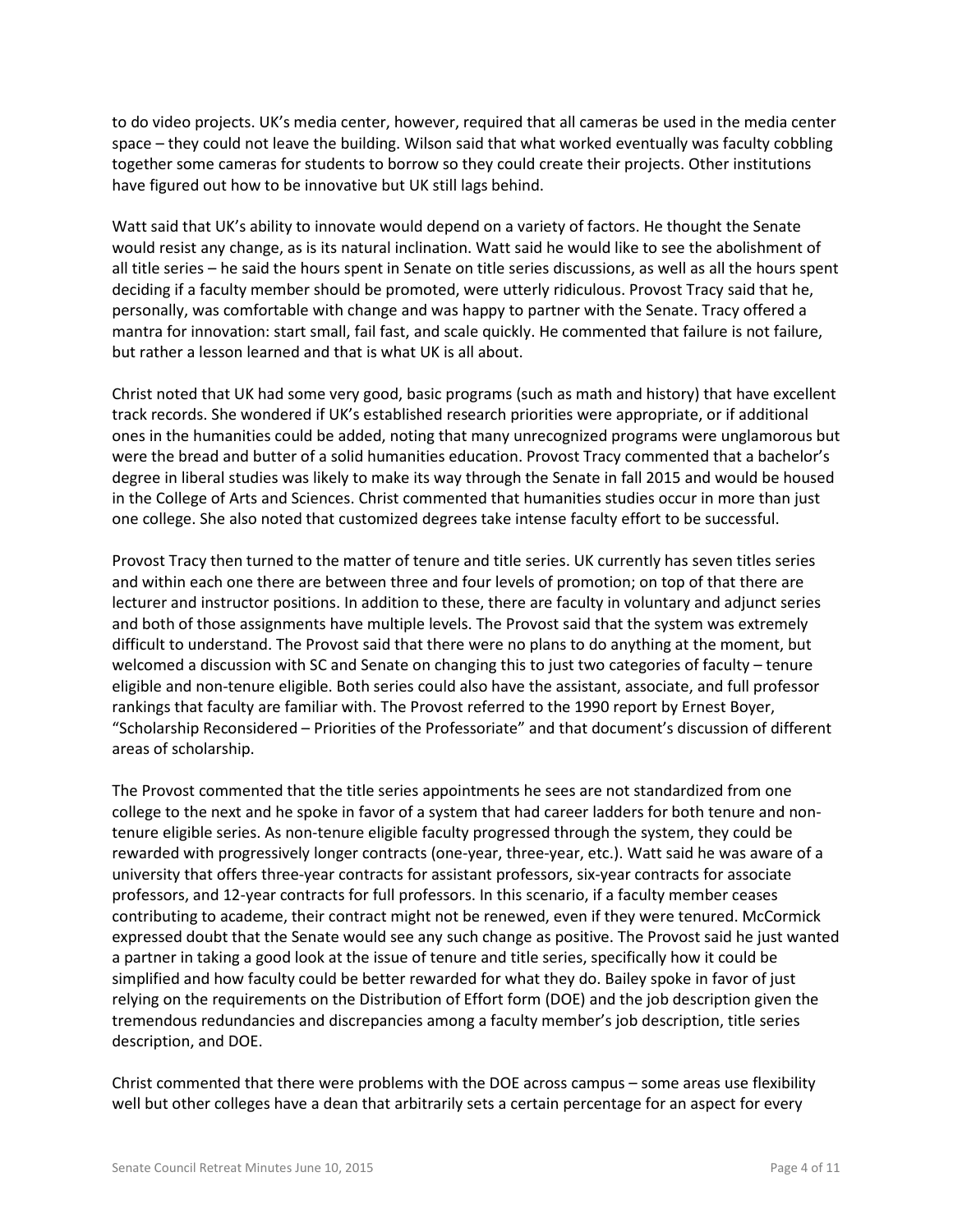faculty member. The Provost said that he has productivity reports for every college and after starting to compare them with DOEs, he has found that the two are not really correlated but they should be. Provost Tracy volunteered to buy a copy of Boyer's work for SC members. He said that although it was 20 years old, it could jumpstart major initiatives and it addresses the mission of a university very futuristically.

Moving to the topic of the budget, the Provost said that he hoped he would be sharing what others would consider to be welcome news. UK's budget has traditionally been a hybrid model, not a true incremental model. Allowing colleges to retain their fund balances and the portion of facilities and administrative (F&A) costs being returned to a unit are examples of the hybrid nature. UK has now allocated \$5 million in new money for colleges, which will be awarded based on quality and quantity. The Provost said discussions with deans about how to measure quality and quantity were ongoing. Colleges will be compared to themselves when evaluating their performance on quality and quantity. If a college has good retention rates, then that college could focus on improving their graduation rates. The Provost said he wanted to have these types of discussions with SC, too. He commented that for every 1% increase in retention annually, UK sees a corresponding annual increase of \$1 million in revenues.

Christ asked Provost Tracy if he was aware of any plans to reward a college's efforts on behalf of a student who later changes majors and moves to another college for a different major. He said that each college will be measured on retention and graduation rates for their individual college as well as for the entire University. Tracy acknowledged that the balance may not yet be right, but would be adjusted as necessary. He noted that some universities have developed creative ways to improve retention and graduation rates, such as those that take a portion of a bonus pool and reward every employee if the university reaches its retention goals. The Chair commented that many of the incentives would work with deans, but that there is a danger that individual faculty would not be rewarded for their efforts; the Chair spoke in favor of incentivizing all the way down and not stopping at the dean's level. The Provost noted that he would need SC's help with transparency.

Provost Tracy offered closing remarks and thanked the SC for inviting him. He said he appreciated the conversation and the great ideas and thanked SC for being willing to have a discussion on title series. SC members thanked the Provost for attending.

The Chair suggested a 10-minute break. The meeting reconvened at 10:55 am.

3. Board of Trustees Chair O. Keith Gannon – Shared Governance and the Role of the University Senate The Chair welcomed Board of Trustees Chair O. Keith Gannon, noting that Board Chair Gannon immediately accepted his invitation to attend the SC retreat.

Board Chair Gannon said that he hoped to participate in a conversation about shared governance, among other things. He started with some introductory remarks to SC members about his background and personal philosophy. Gannon opined that shared governance is one of the most important things a university can be about, resulting in a melting pot of creativity, thought and intellectual leadership. He spoke in favor of tenure and that a large part of the greatness of academe is the freedom of faculty to speak their minds. He said he hoped UK would never move away from a tenure system. Board Chair Gannon explained that the job of trustees is to monitor the University and delegate to the President the responsibility of running the University on a daily basis. The Board must be willing to engage beyond UK's walls to sustain a transformation that will affect the Commonwealth of Kentucky for generations to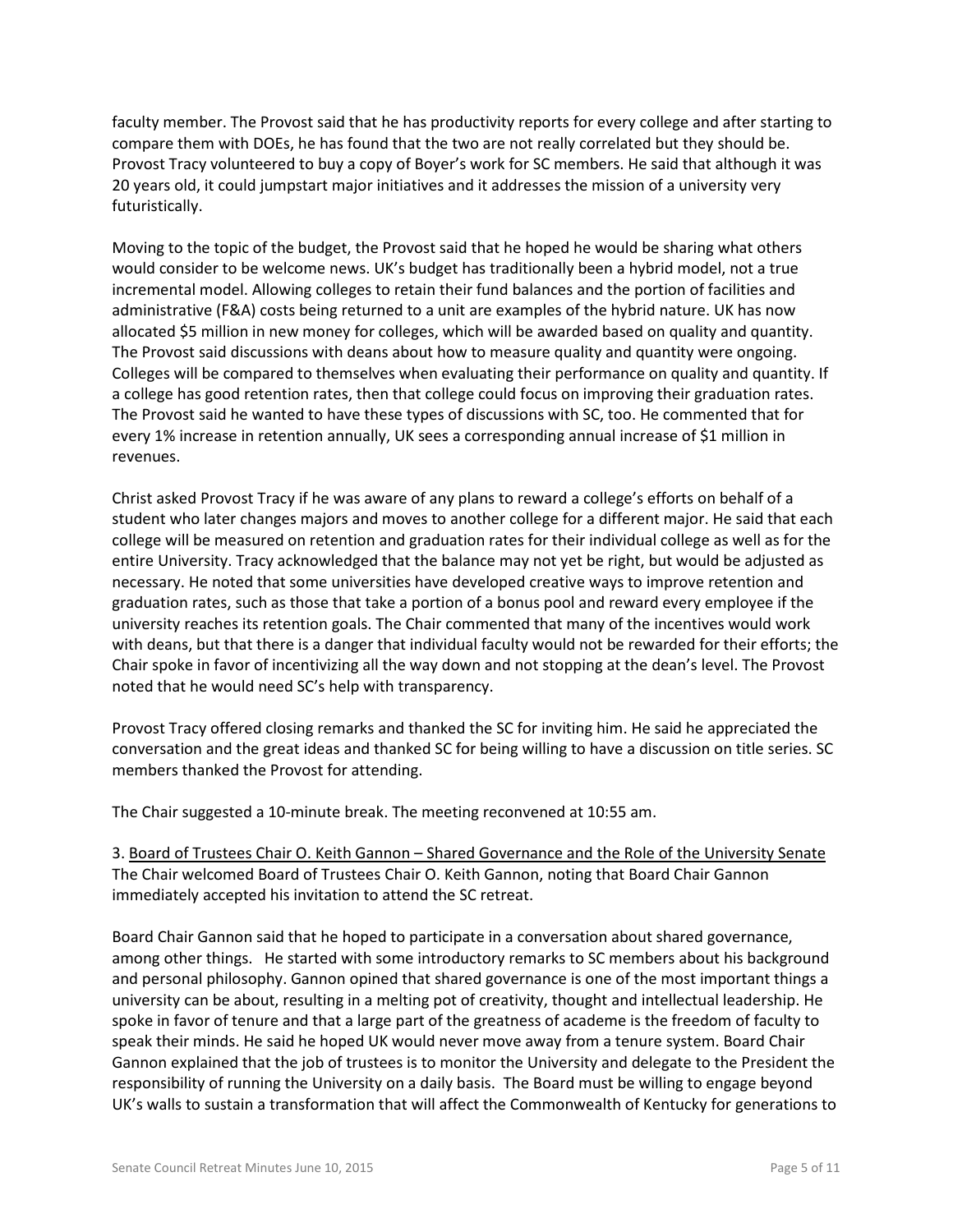come. Board Chair Gannon said he wanted to help trustees become more engaged with shared governance and to facilitate that he attended a recent national conference put on by the Association of Governing Boards (AGB). He attended several workshops, including shared governance and having a consequential board. Gannon explained that university boards around the country were facing many of the same issues as UK, including how to effectively communicate while obeying restrictive sunshine laws.

Gannon explained that through hard work in the shared governance arena it was possible to get policies and actions that all constituent groups felt ownership for. To have healthy communication, there must be trust, transparency, and metrics by which to assess progress. He acknowledged the naturally occurring healthy tension that is found in effective shared governance. There is room for innovation but the tension helps hold all parties accountable... Board Chair Gannon noted that he had been involved in the Board's healthcare committee but wondered aloud how successful he would have been had he spent his time comparing technical capability with the highly trained medical faculty and staff – he said there was no way he, as a trained chemist rather than medical professional, he could or should try to match that kind of expertise. As a trustee he tries to help set aspirational goals and challenges and continually ask thoughtful questions. Shared governance allows everyone to do their part and simultaneously bring their expertise forward. . Faculty must be champions of a healthy and progressive curriculum, but UK cannot focus disproportionately on what we did yesterday. UK must be committed to the state, which means commitment to addressing the state's needs and problems. UK is the intellectual nucleus of KY and we must remain accountable.

Bailey asked how the Board receives information from the faculty. Although the regs require the President to communicate the faculty's opinion, he wondered if the faculty's opinion comes through well at the Board level. Gannon said that he continues to rely heavily on the two faculty trustees for faculty input. He commented that different perspectives are important and that Board deliberations were a thoughtful and sometimes circuitous process, rather than linear. Board Chair Gannon said he hoped to hold a special meeting at the end of August for trustees whereby outside experts and speakers would provide the Board an opportunity to hear about shared governance, among other critical topics, from a national perspective. While trustees must rely on the President for information, they must also challenge the administration in a healthy manner. Gannon spoke in favor of continuing various dialogues and building trust. He said he is involved and informed on a number of issues, but stays at the 30,000 foot level, noting that a Board chair who becomes too involved in more specific details would likely cause unnecessary problems.

The Chair asked if a mechanism was present to give heavier weight to the opinion of faculty trustees when something like a research building is discussed. Board Chair Gannon suggested that faculty underestimate the weight of the faculty trustees' voice. He spoke of one specific instance in which faculty input played a huge role in terms of decision making, and that trustees do listen. He commented that although faculty may not know how their voices work their way through the system or the message was ultimately communicated, messages are heard.

McCormick asked if Board Chair Gannon had any suggestions on how faculty can help the Board advocate at the state level for increased funding. Gannon replied that the AGB conference taught him that many states are in precarious financial positions and that Kentucky had to deal at this time with unfunded pension plans and the anticipated costs associated with expanded Medicaid when federal support winds down and states must pick up part of the tab in a few years. He said that the Medicaid issue will directly affect UK healthcare. At the healthcare retreat in a week, he said there would be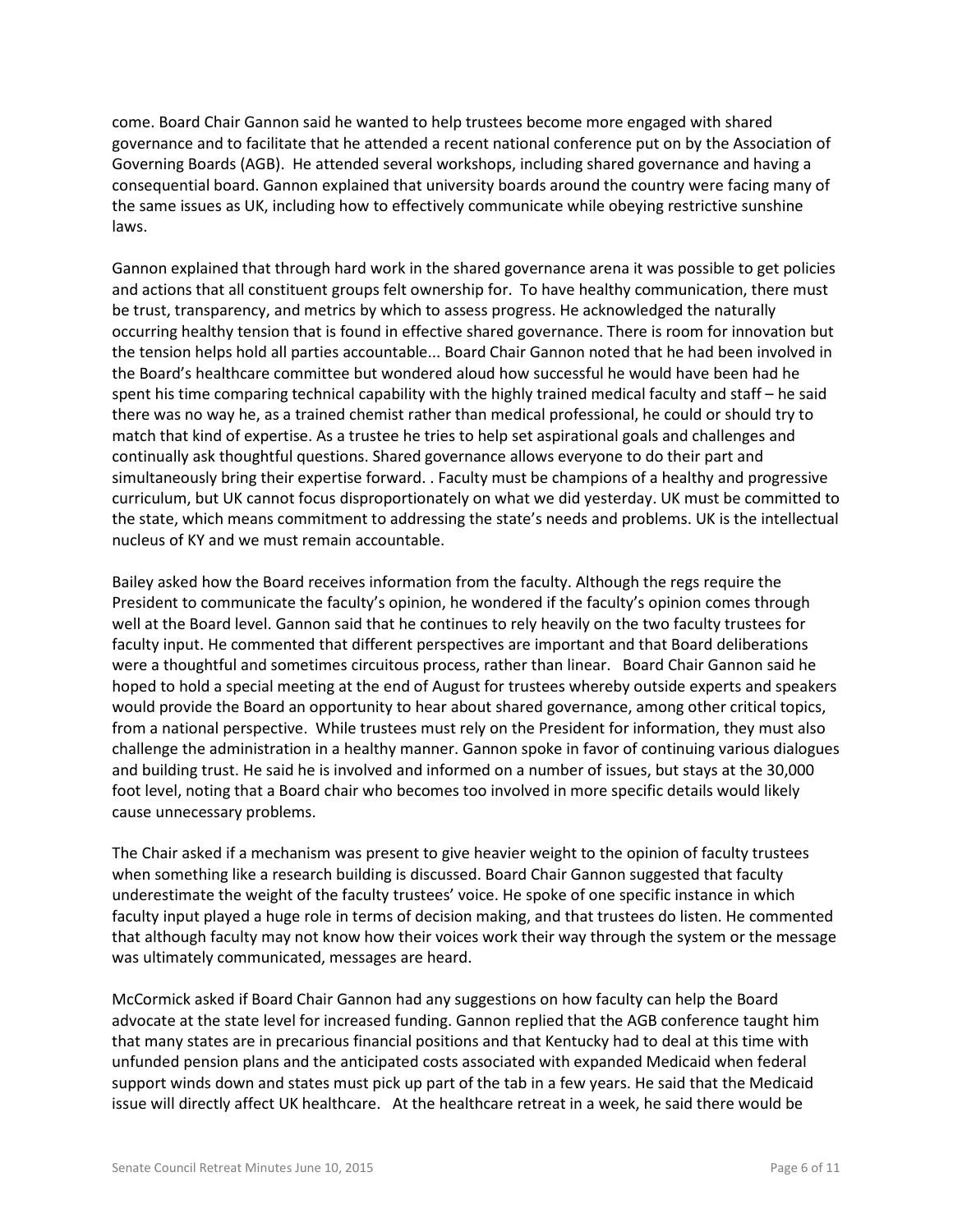much discussion about revising UK Healthcare's strategic plan with that in mind. Although trustees are very comfortable with the path UK Healthcare is on, now, trustees are continuing to ask hard questions.

Kraemer asked if the Board has a perspective or opinion on the rate of change in the future and largescale changes to the higher education landscape. Board Chair Gannon explained that he hoped it would and that the Board's October retreat will focus carefully on the metrics of the strategic plan that is nearing completion. It will be important for trustees to discuss matters of consequence and not get sidetracked by tangential issues. Gannon said that he wants to help put more emphasis on the Board being even more of a consequential board in the  $21^{st}$  century – UK is at a critical transitional point. Although President Capilouto has been here for 48 months, in many ways UK has only just planted the seeds necessary to be a national leading university far into the future. The Board is thinking hard about where it wants UK to be in three, five, 10 years and beyond but without the benefit of full clarity as to what the world of higher education will look like then. Governing boards of today are expected to true fiduciaries of all aspects of the universities they serve.

The Chair referred to the article on shared governance that was posted with the agenda. Board Chair Gannon said that he would never question the President publicly, but he assured SC members that the communication between him and the President is very healthy and of much substance. For example, the President's performance evaluation is almost complete and all important topics have been addressed properly and with appropriate depth but with proper consideration for ensuring the President isn't inadvertently undermined. Gannon said he has huge respect for President Capilouto and that UK is on a great course; President Capilouto has done a wonderful job. It was important to utilize a recent closed session for the most recent Executive Committee meeting so that those members could have a clear, unfettered discussion with the President about his performance evaluation. Although there were points during the discussion in closed session that were not completely comfortable, they were necessary, healthy discussions. The Board values the ability to agree in public, but disagree in private. While the Board does not seek unanimity on everything, efforts are made to resolve issues in advance to avoid creating unnecessary conflict.

Porter asked what tangible things the SC could do to help promote shared governance. Board Chair Gannon passed out a shared governance grid that asks the user to identify what type of role (e.g. recommends, approves, consults) should be played by which constituency (e.g. board, president, faculty senate, staff senate) regarding which issues (e.g. hiring president, employee benefits, curriculum changes, faculty handbook). Gannon asked SC members to fill out the grid, which came from an AGB publication ("Shared Governance in Times of Change: A Practical Guide for Universities and College," April 2014). He referred to the second page, which included a figure of the components of shared governance as a system and commented that he rarely heard anyone talk about shared governance as being part of a system. Board Chair Gannon opined that the figure appeared to illustrate a fair framework for shared governance.

Bailey commented that many shared governance issues take place at the department or college level; faculty administrators have more turnover in their positions and, hence, bring their own rules or simply do not care to know what UK's rules are. This gives rise to conflicts of understanding and is where shared governance breaks down. Board Chair Gannon acknowledged that the perspectives of 18,000 employees can be difficult to navigate. Due to the complexities of UK's system, however, he should not reach too far into the system or risk creating complications. Bailey noted that the SC and Senate routinely slow down proposals to ensure that the faculty involved are appropriately consulted, as opposed to merely having a dean saying s/he speaks for the entire faculty without caring what the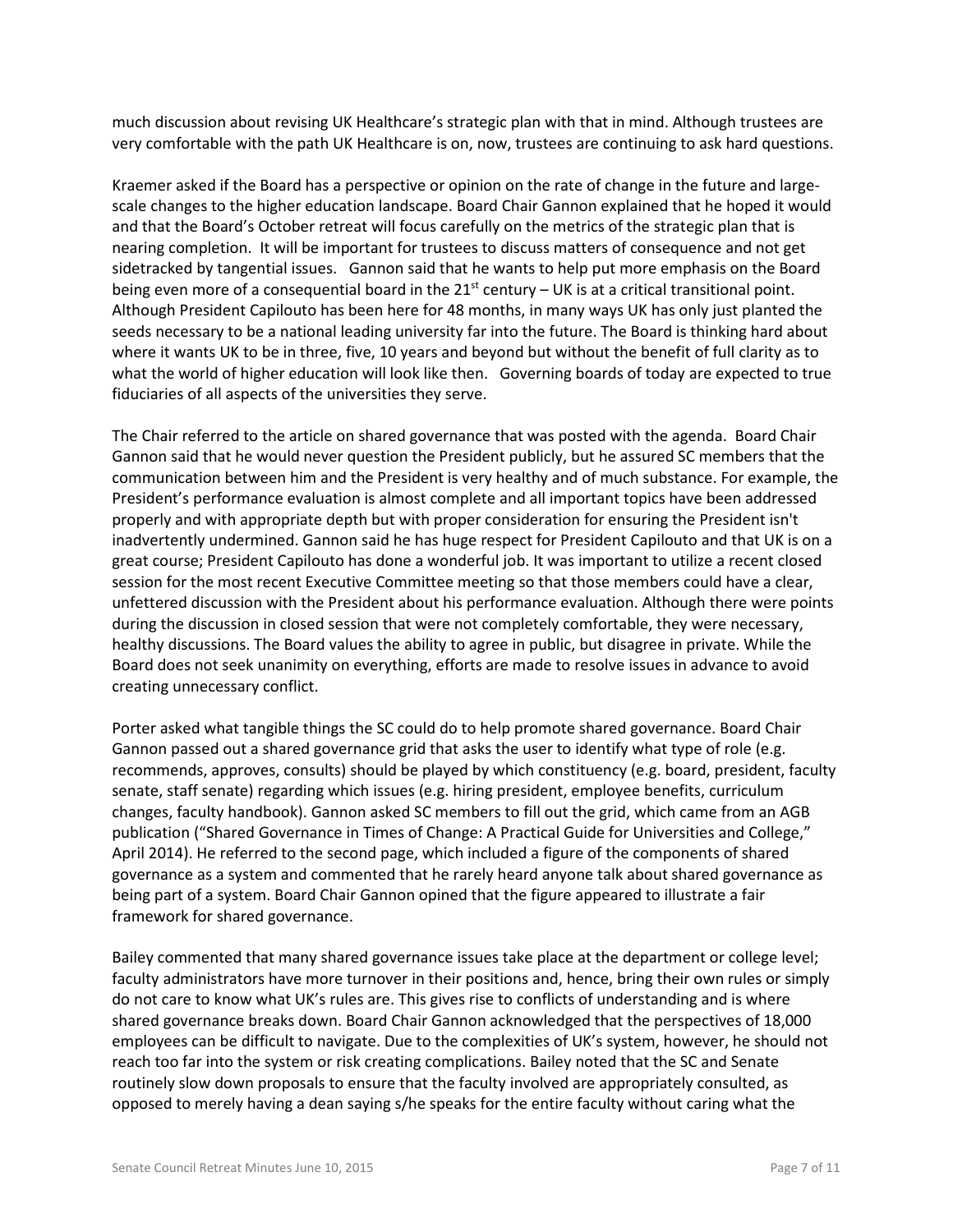faculty actually want. Christ said that administrators have no incentive to reward administrators who properly employ shared governance or who stop things that are going wrong. Bailey added that there was a perception that the SC and Senate are an impediment to efficiency. Board Chair Gannon acknowledged that having that reputation may not feel entirely comfortable, but the process ensures that faculty consultation has been sought and is an important responsibility, although delays for the sake of delay must be avoided.

Board Chair Gannon said that, philosophically, while he may not always get what he considers to be complete answers, UK is a complex system to navigate. In his personal business, which is relatively small, he can direct communication and organizational conversations. However, as with any system that grows and matures things become more complex and there are new obstacles to work around. Gannon reiterated that his intent as chair was to trust the process and keep checking to ensure it is the right process. He reiterated that shared governance is one of the most important things that happen at a university and it, like our state and national democratic processes, was probably not meant to be nice, neat, and clean. The basis of the tenure concept is that it ensures that faculty as the intellectual leaders of society can speak freely. Watt asked if his opinion would be different if some of his company's employees disappeared daily for an hour or two at a time to do something unrelated to their employment. Board Chair Gannon replied that he left the corporate world to start his own business so that he would not be constrained by a corporate bureaucracy; Watt's scenario simply does not exist in Gannon's company and is not meant to exist in private business. Gannon added that UK has a fundamentally different set of rules that have to be dealt with. It is unacceptable for a faculty member to be idle, but the problem cannot be fixed in one day and the system cannot be sacrificed to address individual issues and situations. UK has been around for 150 years and taking a year or two or more to address problems will certainly not matter as much in the long run as dismissing or dismantling a fundamental building block. Watt continued that as a faculty member who had held a lot of administrative roles at UK, he had seen a great deal of faculty productivity issues across colleges. Regarding the Board's fiduciary responsibilities, Watt said that some believe there is a fiduciary responsibility to ensure funds given by the state and others are spent prudently to assist UK's mission.

Kraemer commented that one sticking point was the distinction between governance and management; which can be confusing for faculty. Shared governance is an implicit delegation of some level of authority. He wondered if trustees understood the difference. Board Chair Gannon opined that smart and driven people typically have strong belief in their ideas and concepts and as such want their way, but he believes the best way forward should always involve the consideration and perspectives of others. He expressed amazement at the energy some put into creating a clear path to a silo as opposed to trying to be collaborative. Gannon said that from conversations with President Capilouto it is clear to him that the President is making headway with the faculty and also highly values the faculty perspective. Further, the evaluations of the President by the faculty are improving, but all sentiments will not be changed overnight; positive improvement is a good and healthy trend.

As discussion wound down, Board Chair Gannon said that he thinks UK is on a great and historic path and that the 2015-2020 strategic plan will be one of the most important documents in UK's history, due in part to where UK is in this history. While UK has made approximately \$2 billion in infrastructural investments in the past four years, UK's momentum is also extremely valuable and may not be duplicated again in this lifetime. Public-private partnerships may be the key to advancing the University and the state, but it will be important to continue convincing key leaders across the state that such partnerships are worthwhile and will benefit the university and the state for generations. If UK fails to develop a clear plan to make the investment work effectively, we will lose not only dollars but the entire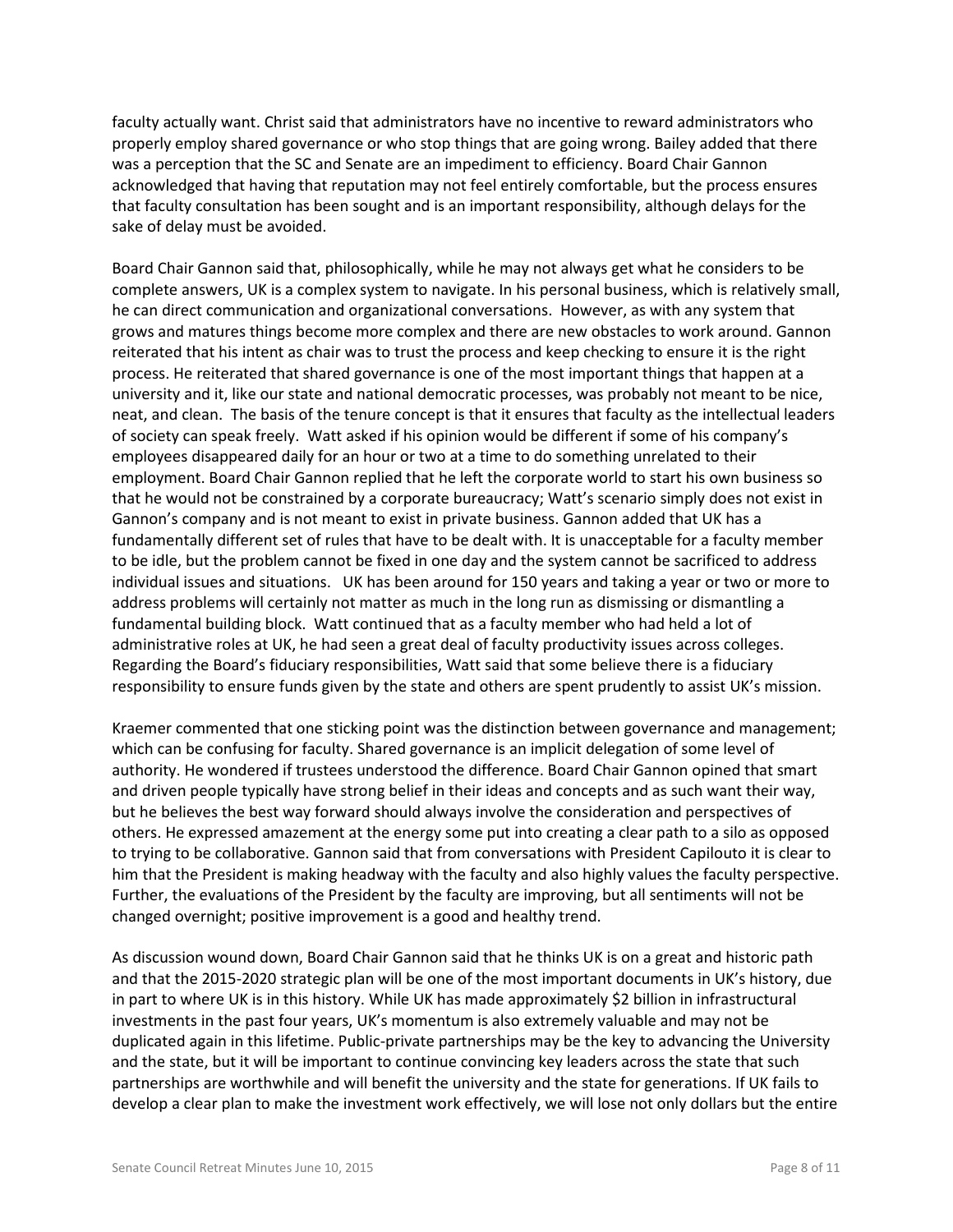state will lose the compounding effect that could bring greatness for decades to come. Gannon said that when he talked to other trustees and board chairs at the AGB conference, all were astounded at what UK has accomplished – this type of progress is simply not happening across the country at this time. Gannon also explained that President Capilouto was four years into a seven-year contract; no one knows for sure how long the President will stay, and everyone is hopeful it will be a long time, however, it is somewhat unlikely that President Capilouto will be at UK as long as 10 years. That means there is a reality in terms of leadership that the Board must also consider in the coming years. Gannon recapped some of the President's accomplishments and said the President has always been very open to discussing obstacles and how to deal with them. Gannon said that President Capilouto respects both UK's land-grant and flagship missions and understands clearly that UK must continue to honor the balance between the two. UK must set proper metrics to track its progress. We cannot put the strategic plan on a shelf and forget about it. Dynamic measurements and metrics will be the key to ensuring we make progress. That being said, UK will make good progress if we concentrate intently on the guide laid out in the strategic plan, even though the needle may not shift significantly in some areas for a few years. Although the vacancy in the provost's office delayed the development of the strategic plan by a year, maybe that will work to UK's advantage, given what we have learned about UK in the interim.

The Chair thanked Board Chair Gannon for attending and said that it was unprecedented to hear such direct, plain speaking from the Board chair. The Chair said he hoped such conversations would become routine. Board Chair Gannon admitted that political correctness was not his strong suit but he takes his role as chair very seriously.

At 12:06 pm, the Chair suggested a break for lunch. The meeting reconvened at 1:30 pm.

# 4. Reflections on 2014-15 (Summary of June 11, 2014 SC Retreat and Summary of Senate's 2014-15 Activities)

The Chair recapped the activities of the SC and Senate, in the context of what the SC discussed during its retreat in June 2014. One big issue was the perceived sentiment among many that the SC alienated contact persons for proposals during SC reviews of said proposals. Some of the solutions that were implemented were: having a senator on the Undergraduate Council (UC), Graduate Council (GC), or Health Care Colleges Council (HCCC); contacting proposal contact persons with questions prior to the SC meeting; and revising undergraduate degree and certificate forms to better capture answers to the types of questions reviewers want answered.

SC members then discussed the issue of "faculty support" in various proposals and whether it was sufficient to get approval by a department chair (on behalf of the departmental faculty) or if a copy of meeting minutes when the item was discussed was necessary. SC members expressed a variety of opinions on the topic, with members split between wanting meeting minutes and others accepting a memo from a department chair on behalf of departmental faculty.

The Chair and SC members continued discussion of "Results" from the summary of the SC's activities during its June 2014 retreat. The Chair noted that he had brought up the idea of getting University-level service onto Distribution of Effort forms (DOE) with the former provost, who did not do anything with it. The Chair noted that he had attended new faculty orientation to explain the University Senate to new faculty. The Chair also attended one of the former provost's council of deans meeting in which he explained the importance of University service. There were some comments about percentages on the DOE being essentially meaningless due to some areas' inclination to designate a specific percentage to service regardless of how much effort is given.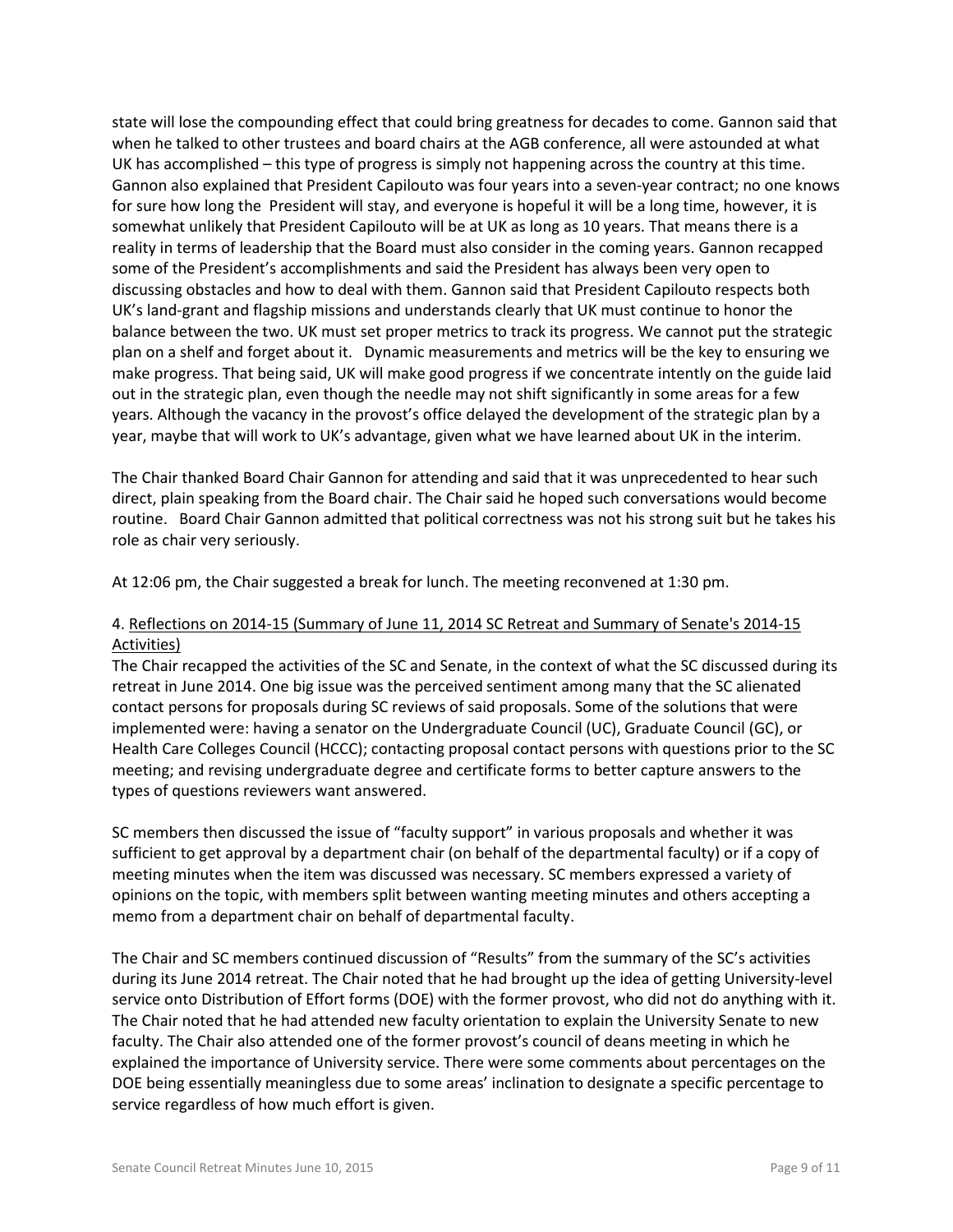Regarding getting the best senators, Kraemer asked if it was possible to revisit the relatively recent prohibition on department chairs serving in the Senate. If faculty are serious about the value of rich perspectives offered by shared governance, then there should be concerns that the entire department chair demographic is going untapped. The Chair noted that within the past year a fantastic SC member became a center director, which meant that the person had to immediately resign their SC and Senate positions. The Chair clarified that the prohibition is in the *Senate Rules* and as such the language could be rewritten to allow department chairs to serve. He also reported hearing concerns that department chairs were specifically excluded from the Senate, even though deans had formal participatory roles. There was a lot of discussion regarding the inclusion of department chairs and those offering an opinion were all supportive. SC members thought that department chair membership in the Senate could be set up like deans (automatic but with voting rights only every other year) or department chairs could simply be allowed to run for a seat like any other faculty member.

The SC then turned to discussion of Senate committee activities and evaluated how the committee functioned during the 2014-15 year. During discussion, the Chair clarified that the SC does not actually have the authority to approve any proposal, but rather the SC's role is to review a proposal and determine if it should be on a Senate agenda. Although the SC sends forward its recommendation with each proposal, that recommendation is not necessary. There was a brief discussion about whether a Senate committee could reject a proposal or if the committee chair only needed to share the committee's concerns while the proposal moved to the next step.

The Chair asked if there were concerns among SC members about the review process. Mazur said that the 3+3 UK BLUE (between the College of Law and College of Arts and Sciences) review was problematic – the Senate's Academic Programs Committee (SAPC) report implied they felt rushed and under administrative pressure to approve it. Once the proposal made it to the SC, there were two deans in the room, both advocating approval. Mazur said she felt rushed and although conducting some business via email votes could be helpful, she was not sure if that sort of thing was actually allowed. Given that one of the colleges had already hired an advisor to work with the program, it was a *fait accompli*. Faculty become discouraged from participating in shared governance when they review something that is so clearly a "done deal."

SC members then discussed the SAPC and its role in the approval process. There were some concerns expressed that the review process was layer upon layer of review, while some of the layers may not add value. Below are suggestions on the new program approval process, but no decisions were made.

- Send new programs straight from the college to the SC office for submission to SAPC.
- Have the UC or GC review the proposal in concurrence with the SAPC.
- Create a system whereby a subset of the SAPC is on the UC and helps ensure a thorough review at the earlier, academic council step.
- Change the structure of the SAPC so that it reports to the UC, not the SC and Senate.

SC members discussed the number of curricular items approved through the SC office. Ms. Brothers answered a variety of questions about the web transmittal process, such as the frequency of posting, the information posted with the actual form, and the number of objections received on an annual basis. A couple SC members suggested adding the course title to the web transmittal.

### 5. Senate Subcommittee Assignments